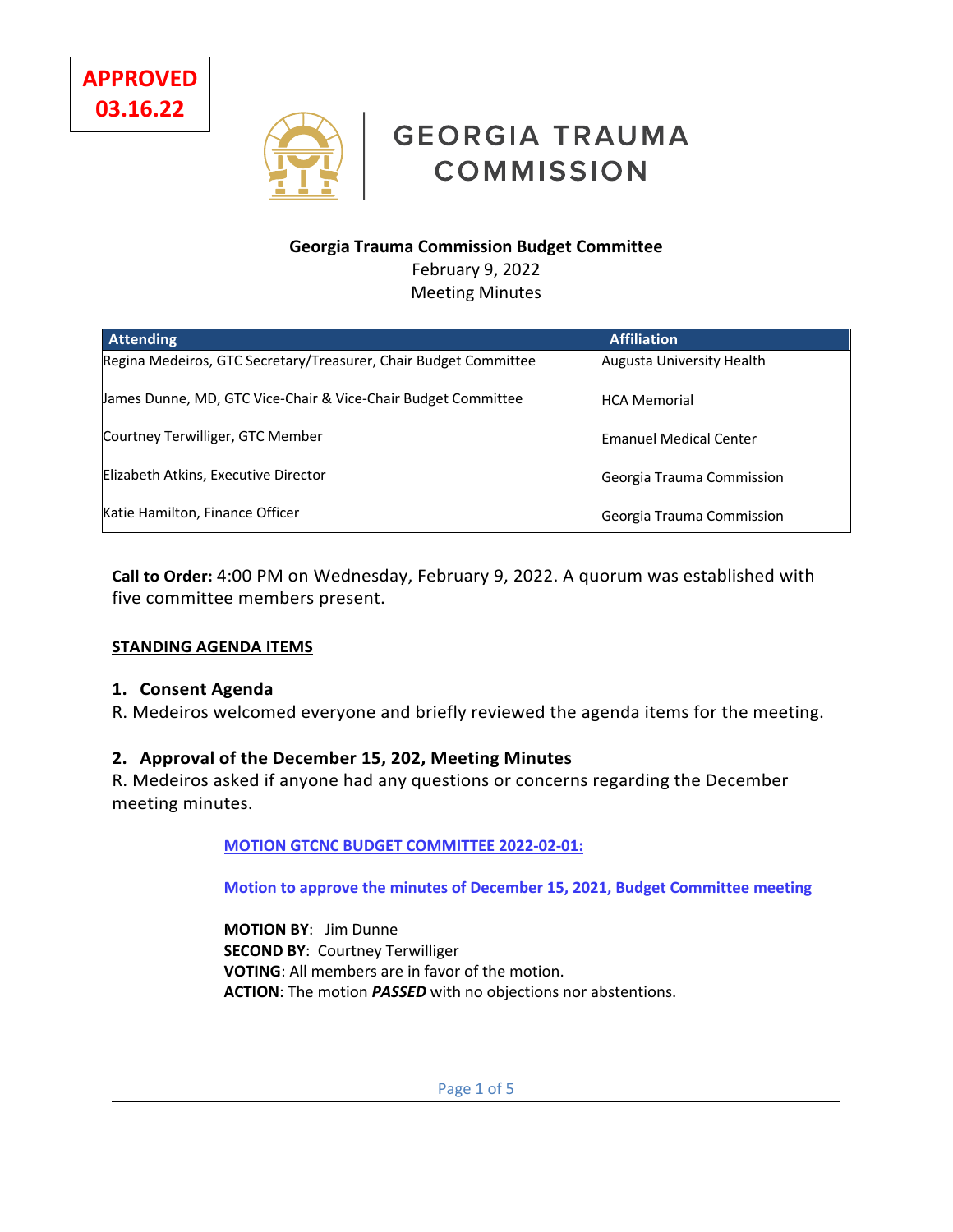## **3. AFY 2022 Budget Adjustments**

Due to time constraints, it was asked to review AFY and FY budgets ahead of other agenda items.

There was a brief overview of the AFY 2022 budget (ATTACHMENT A). They are the same line items we have been working on. We had to reduce the total amounts due to the governor's lower proposed budget since super speeder funds were lower than expected. Katie was asked to take the variance out of the trauma center allocation because it was a small number of funds; If you distribute it across all centers, no one took a big hit. R. Medeiros asked the Committee to review the update AFY 2022 and for a motion to approve.

#### **MOTION GTCNC BUDGET COMMITTEE 2022-02-02:**

**Motion to approve the updated AFY 2022 budget and bring it forth to the full Commission for approval on March 2, 2022** 

**MOTION BY**: Courtney Terwilliger **SECOND BY**: Jim Dunne **VOTING**: All members are in favor of the motion. **ACTION**: The motion *PASSED* with no objections nor abstentions.

## **4. Proposed FY 2023 Budget**

We have our trauma trust fund now and assume we will be allocated just over 21 million at the beginning of the fiscal year instead of the standard base and amended. This is the spending plan proposal draft for a 21 million dollar budget. We put together a summary sheet (ATTACHMENT B) to provide you with a high-level overview of the budget. It's the same categories that you're used to seeing, and we indicated the overall net increase or decrease for them.

- **Operations: Overall Net Decrease 5.79%**
	- o Reduction in FTEs, Increase Base and Benefits per Gov Initiative
	- o Meeting Expense increase due to bringing GQIP in house and resumed face to face meetings
	- o Decrease overall office expenses due to Rossville office closure.
	- o Software/It increase for video production

Dr. Dunne asked for clarification on the video production. L. Atkins answered that it could be something we embed on our website and present during meetings to help clarify what we do. It would cost a small fee and would not be recurring. The video would provide a snippet that showcases our purpose and why the Trauma Commission and trauma system are important.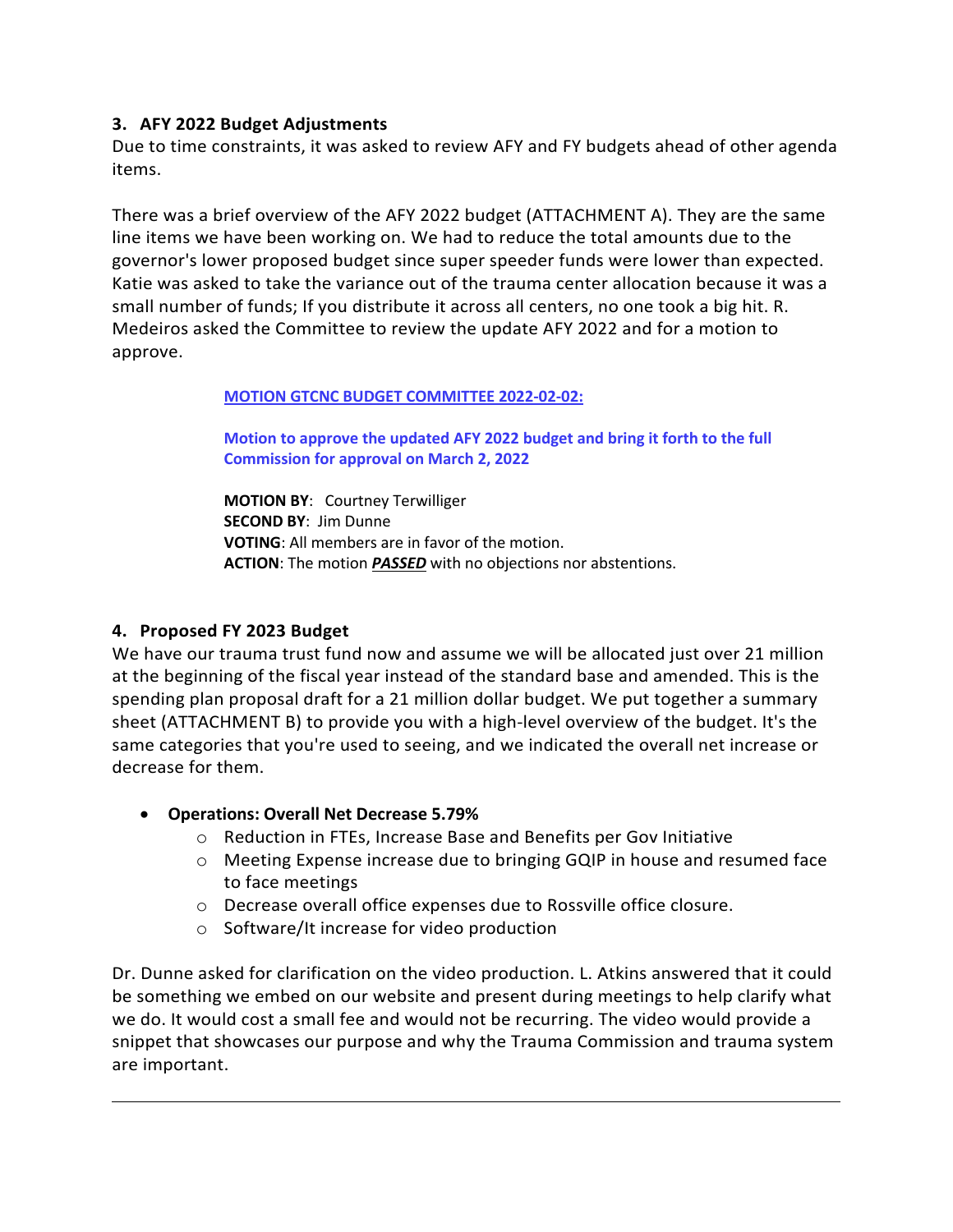- **System Development: Overall Net Increase 3.98%**
	- o Additional funds added for Region 8 and 9 RTAC Coordinator
	- $\circ$  GQIP includes Emory increase includes true up to 10% time for Dr. Sharma and 80% Research Resident; Additional funding for Dr. Todd.
	- o Retainer Peer Review Legal SAAG
	- o Increase GTF funds for Fundraising Consultant

Dr. Dunne asked about the RTAC Coordinator's increase. I thought we would increase her job description to justify the higher salary. R. Medeiros displayed the FY 2023 spreadsheet (ATTACHMENT C). What we did with this document is take the entire 21 million budget and essentially take all the initiatives we would typically do in the AFY and front-load them in the FY Budget. There may be items that look a little disjointed. Historically, we have always left region 8 blank. The way it breaks out, she gets paid for region 9 and additional for region 8. In retrospect, it's unrealistic to think someone could cover that expanse of the southern part of the state. It might make more sense to see if regions 5 and 7 could cover some of region 8. We will need to talk this out before submitting an FY 2024 Budget. Dr. Dunne recommended getting together with Stephanie to see how she is currently managing the regions. R. Medeiros emphasized that we are leaving the amounts as is and breaking out the salary by region.

R. Medieros explained the increase in GQIP costs. Previously, we had Dr.Dente'ss fees within the Emory contract, but that has now shifted to Dr. Todd out of Grady, and we are paying him directly for a set fee. We have had conversations about sunsetting our support for NSQIP. We will probably phase out support over a period of years to make a smooth transition until they are self-sustaining. Dr. Dunne asked about the actual costs for Dr. Sharma, Dr. Todd, and the research resident. L. Atkins presented the GQIP Budget within the FY 2023 spreadsheet that breaks out each cost. There is now a timesheet included for Dr. Todd, and we will be able to quantify the return for dollars spent for his services. In the future, we may reach out to other programs for research residents and possibly have it increased to two residents. It would be great if level I's could be incorporated into some of that research to help meet the center's publication requirements for the ACS.

We are also holding some funds for the legal peer review for the Attorney General assigned to the Trauma Commission. We have been appointed a special agent to assist in our peer review protection language and policies around our metrics and GQIP for all centers.

Another increase we are anticipating is within the Georgia Trauma Foundation. They have undergone significant leadership changes and have obtained new additions to the board. Now, they are narrowing down on a fundraising consultant to help create an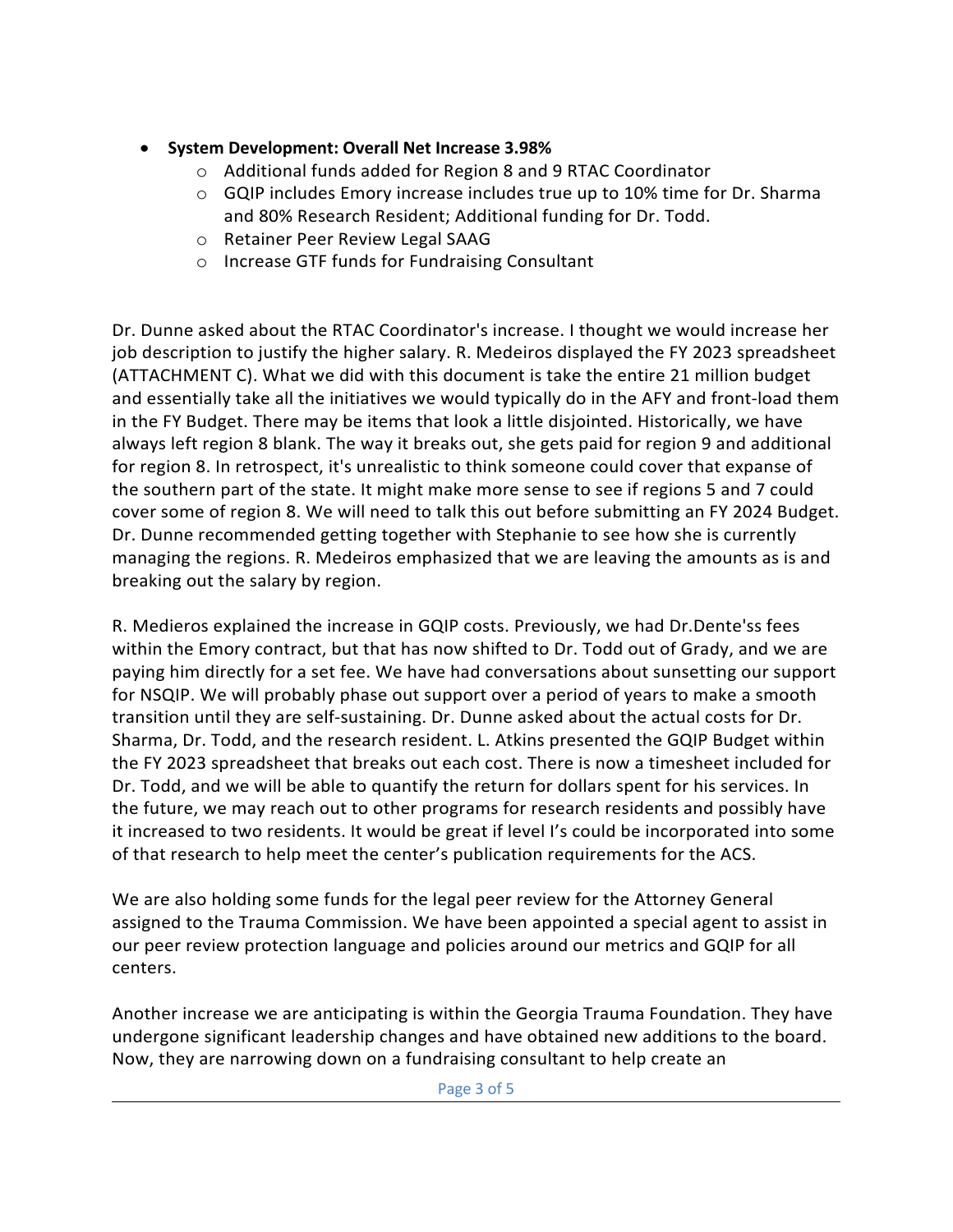infrastructure targeted towards fundraising and identifying wealth in the community. The Foundation is a branch of the Commission and something we support operationally. In turn, the Foundation raises funds for initiatives that the Commission identifies a need for and can utilize through grants distribution.L. Atkins added that what we've done historically did not work; it will be costly if we want a true return on investment. R. Medeiros stated that we need to do more homework, have a full-baked proposal, and the return on investment projections.

The Foundation's current ability to raise enough funds to support itself was a concern. Does the Foundation have a 3 to 5-year plan to monitor its progress? Can we ask the Foundation to maintain and reserve an equal amount to what we give them? The expectation moving forward is that we would expect the Georgia Trauma Foundation to raise more than 182,000 a year because if they don't on a year-to-year basis, then we're throwing money down the tubes. R. Medeiros responded, I think we can set thresholds and provide a measure of success for the first couple years, which the consultants could help craft.

Dr. Dunne asked about the System Development net increase of 3.98%, which does not match the spreadsheet. R. Medieros stated some initiatives from AFY were inserted that we need to add up.

Dr. Medieros described how the super speeder revenue would work with the new full budget. If the super speeder funds are less than predicted, we will owe them money. If it's greater, then they will give us additional funds. R. Medieros discussed the super speeder revenue history (ATTACHMENT D). As long as super speeder stays on track, we still should be somewhere around 22-23 million.

Liz is going to get called to the legislature to present this budget. When we present the AFY, it's a working document and a draft of expenditures by category. We don't need to vote on it. We just needed you guys to see it and feel comfortable with it. It may fluctuate up or down based on the final governor's vote, which we routinely vote on in May for the Commission.

A lengthy discussion ensued regarding the Office of EMS and Trauma allocation. Once we move to the 21 million budget, they get an annual distribution of nor more than 3% of the total funds per code 3.11.102.9. You all know the last time site visits were done. What is the Commission's cost to cover what OEMST should be doing? We are giving them funds without any accountability. The Committee reviewed two proposals on how to proceed with the OEMST allocations for FY 2023. It was decided to leave the current amount of 432,000 within the budget until more information is obtained. Katie has submitted an open records request for OEMST's departmentalized budget. Once received, the Committee can determine if they are utilizing the funds according to the priorities listed within our code. OEMST is responsible for